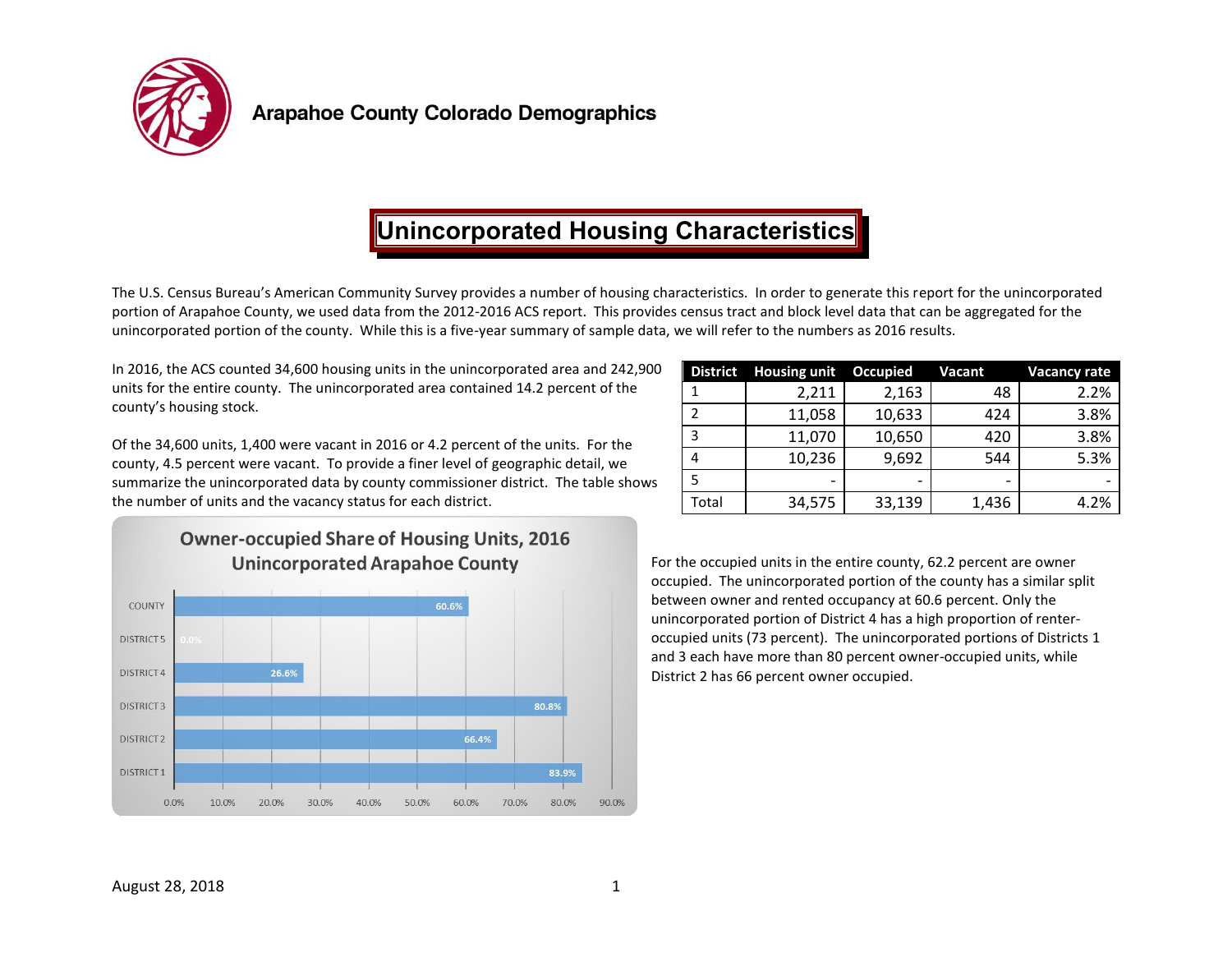

Nearly 40 percent of the vacant units in 2016 were for rent. It is interesting that 21 percent of the vacant units were for seasonal or occasional use, with most of these in the unincorporated portion of Districts 3 and 4. It may include extended stay motels or owners who are "snowbirds" and had not returned to Arapahoe County at the time of the ACS survey. "Other vacant" has been a

| <b>Commissioner</b><br><b>District</b> | Total<br><b>Unincorporated</b> | For<br>rent | Rented,<br>not<br>occupied | For<br>sale<br>only | Sold, not<br>occupied | <b>For</b><br>seasonal,<br>recreational,<br>or<br>occasional<br>use | <b>Other</b><br>vacant |
|----------------------------------------|--------------------------------|-------------|----------------------------|---------------------|-----------------------|---------------------------------------------------------------------|------------------------|
|                                        | 48                             | 11          |                            | 0                   | 0                     |                                                                     | 34                     |
| 2                                      | 424                            | 256         | 21                         | 21                  | 3                     | 63                                                                  | 60                     |
| 3                                      | 420                            | 78          | 0                          | 18                  | 66                    | 120                                                                 | 139                    |
| 4                                      | 544                            | 209         | 57                         | 46                  | 0                     | 120                                                                 | 112                    |
| Unincorporated<br>Total                | 1,436                          | 554         | 80                         | 86                  | 68                    | 304                                                                 | 344                    |

growing category that may reflect foreclosed units that are not being actively marketed.





"Units in Structure" provides a picture of the types of housing units in various parts of the county. While the unincorporated area has only 14.2 percent of the housing units in Arapahoe County, it has 17 percent of the mobile homes (primarily in the eastern plains area).

Though the unincorporated area and the county both have about 55 percent of the housing units in single-family detached structures, this figure ranges from 16 percent in District 4 to more than 80 percent of the unincorporated portions of Districts 1 and 3.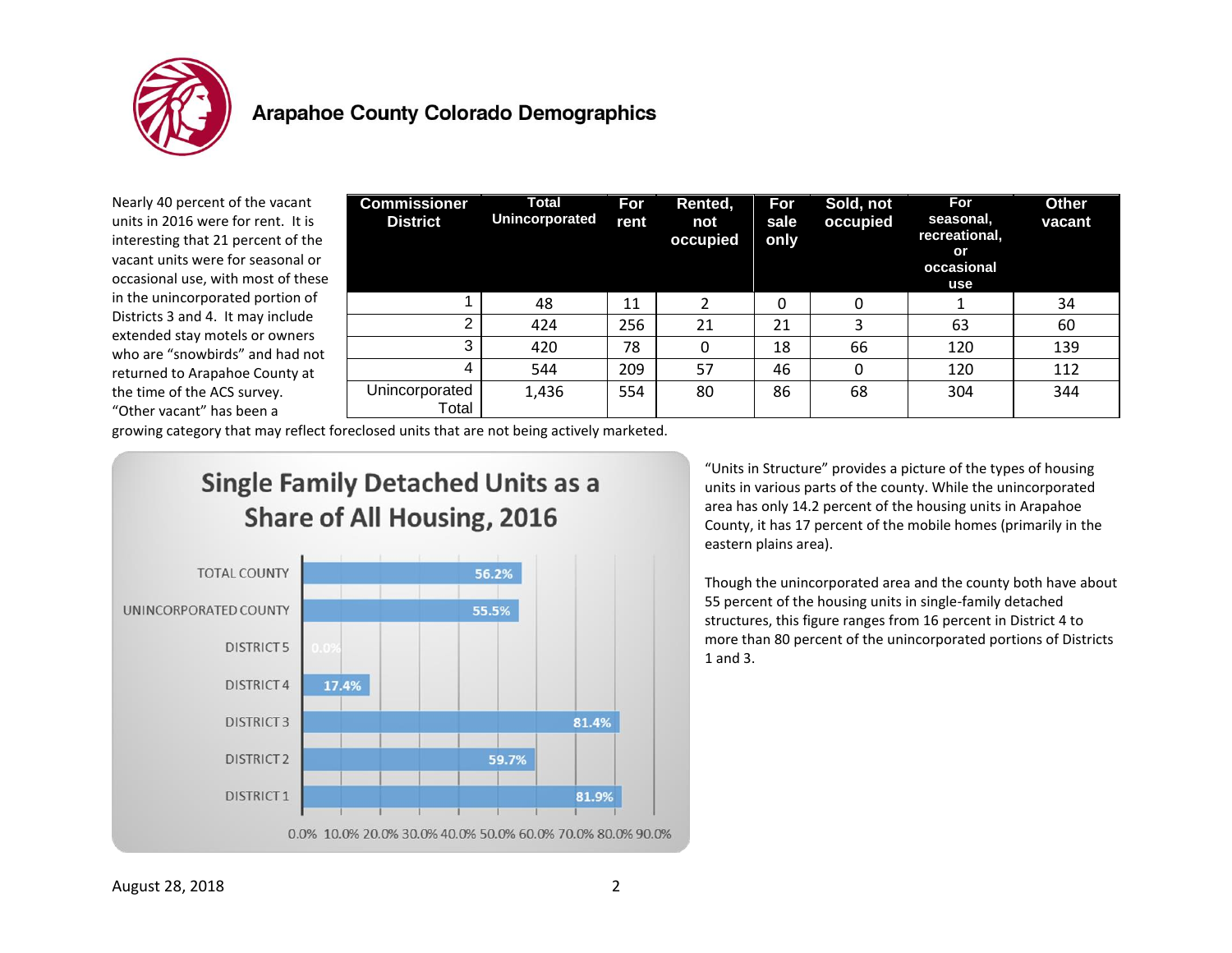

### Year Structure Built

The County's housing stock has a median year built of 1983 (half the units were built before 1983 and half after). The unincorporated portion of the County has a median year of 1995; therefore, more of the housing units in the unincorporated area are newer than the remainder of the county. The median year built ranges from 1966 in the unincorporated portion of District 1 to 2001 in District 3. Although District 3 has a large share of units in the western portion of the district built since 2000, it also has a higher than county average for units built 1939 or before (1.7 percent compared to 0.9 percent for all of the unincorporated County).

The County shows a typical bell-shaped curve for the age of its housing stock, with the peak occurring in the 1970s. The unincorporated area has a peak in the early 2000s, driven by the high number of units in Districts 2 and 3 in those years. District 1 had its peak decade in the 1950s; District 4 in the 1980s.

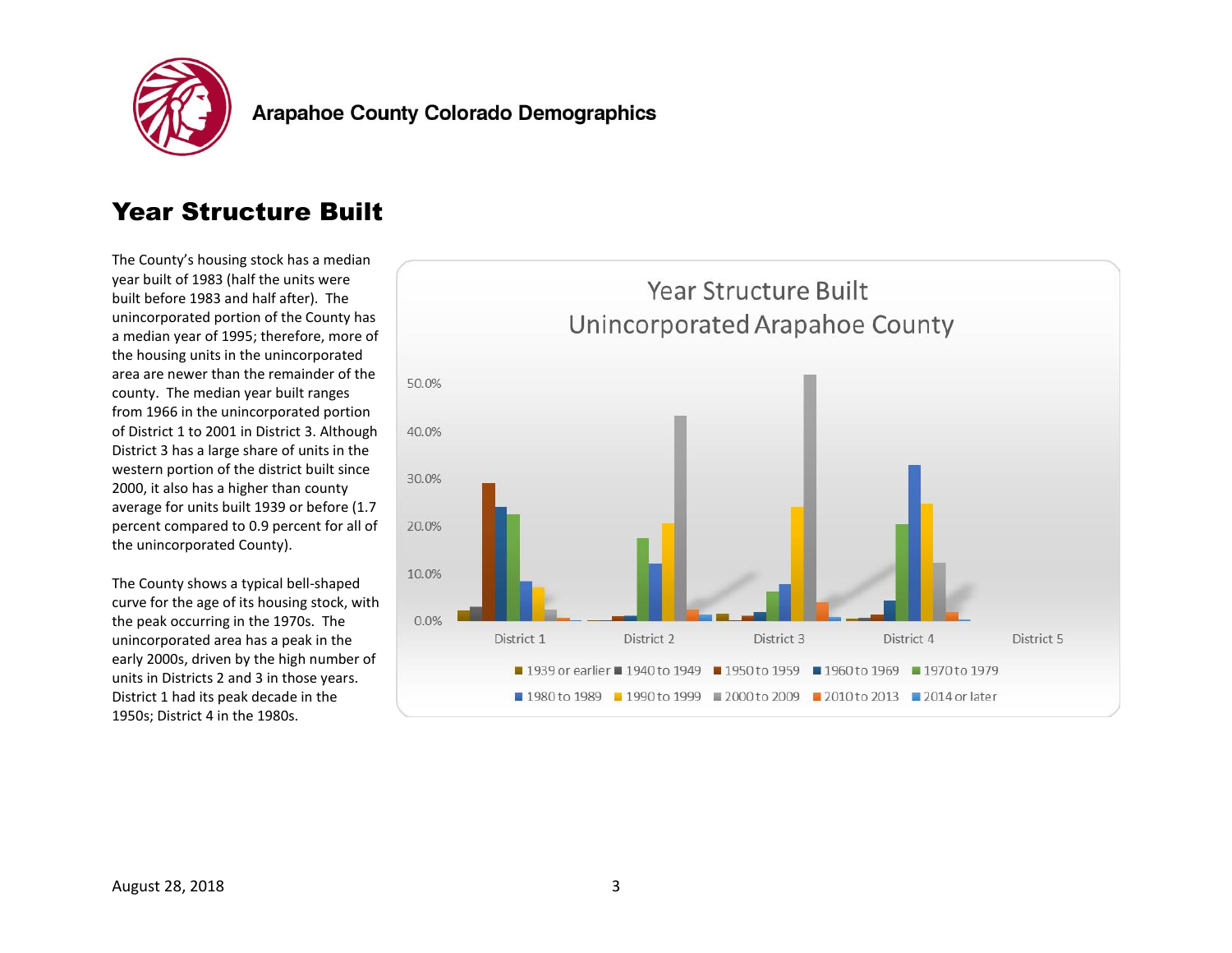

# **Affordability**

One measure of affordability is the comparison of housing costs to household income. The ACS provides three indicators for this measure: gross rent as a percent of income, housing costs for homes with a mortgage as a percent of income, and housing costs for homes without a mortgage as a percent of income. It is generally considered that paying more than 30 percent of income for housing costs constitutes a housing burden.

The unincorporated portion of the County has slightly lower rates of housing burden than the entire County. For example, 49 percent of unincorporated renters pay 30 percent or more for housing compared to 53 percent of all County renters. Less than half the renters in Districts 2 and 3 had a housing burden in 2016. While District 1 has a slightly higher percentage of renters, District 4 has the largest number of burdened renters at 3,500 households.

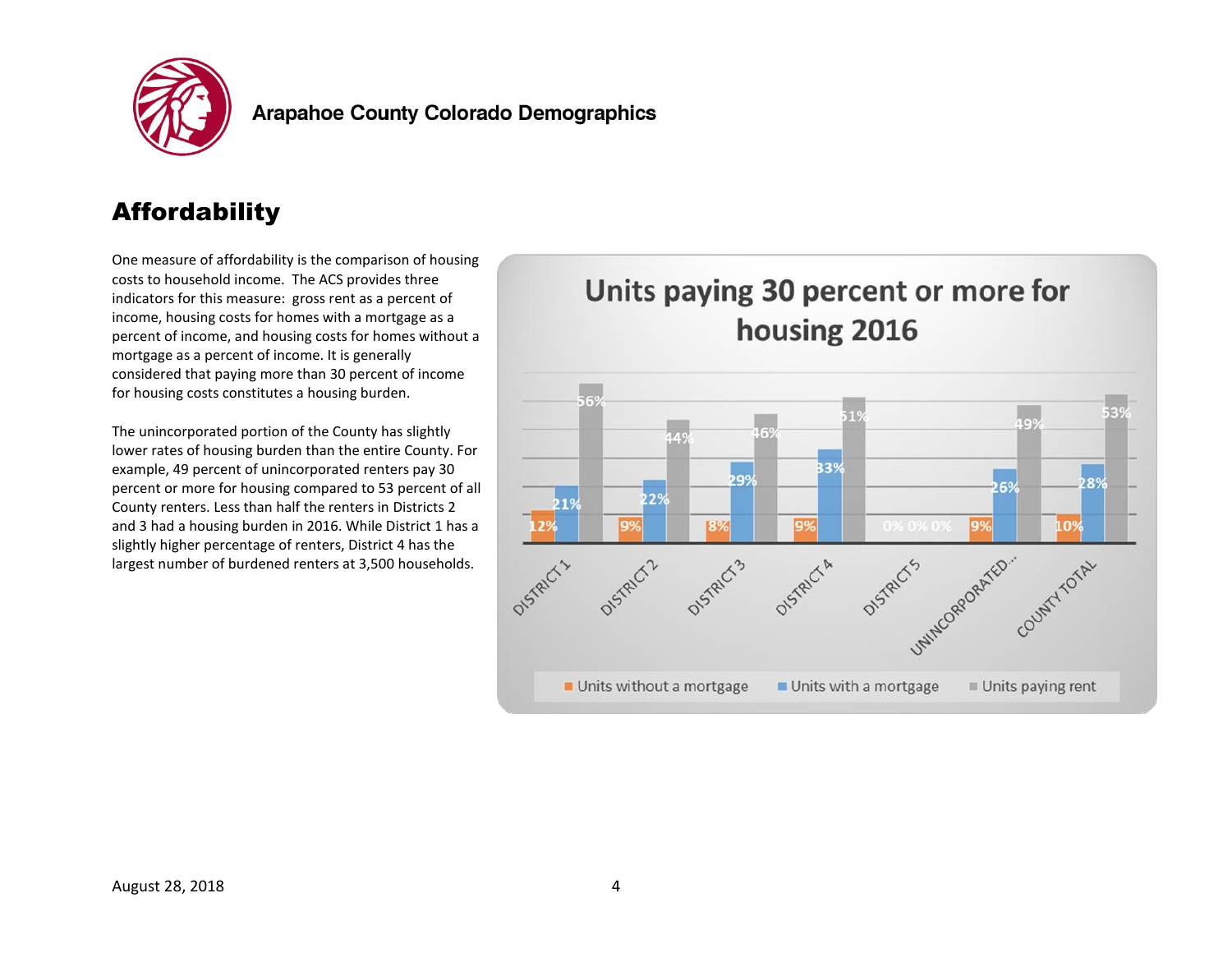

The map shows the tracts where the unincorporated area owner-occupied units are paying 30 percent or more of their income in housing costs. Since these areas are also areas where the housing units are the newest, it could be assumed that the high housing costs represent households stretching their budgets to afford a new house.

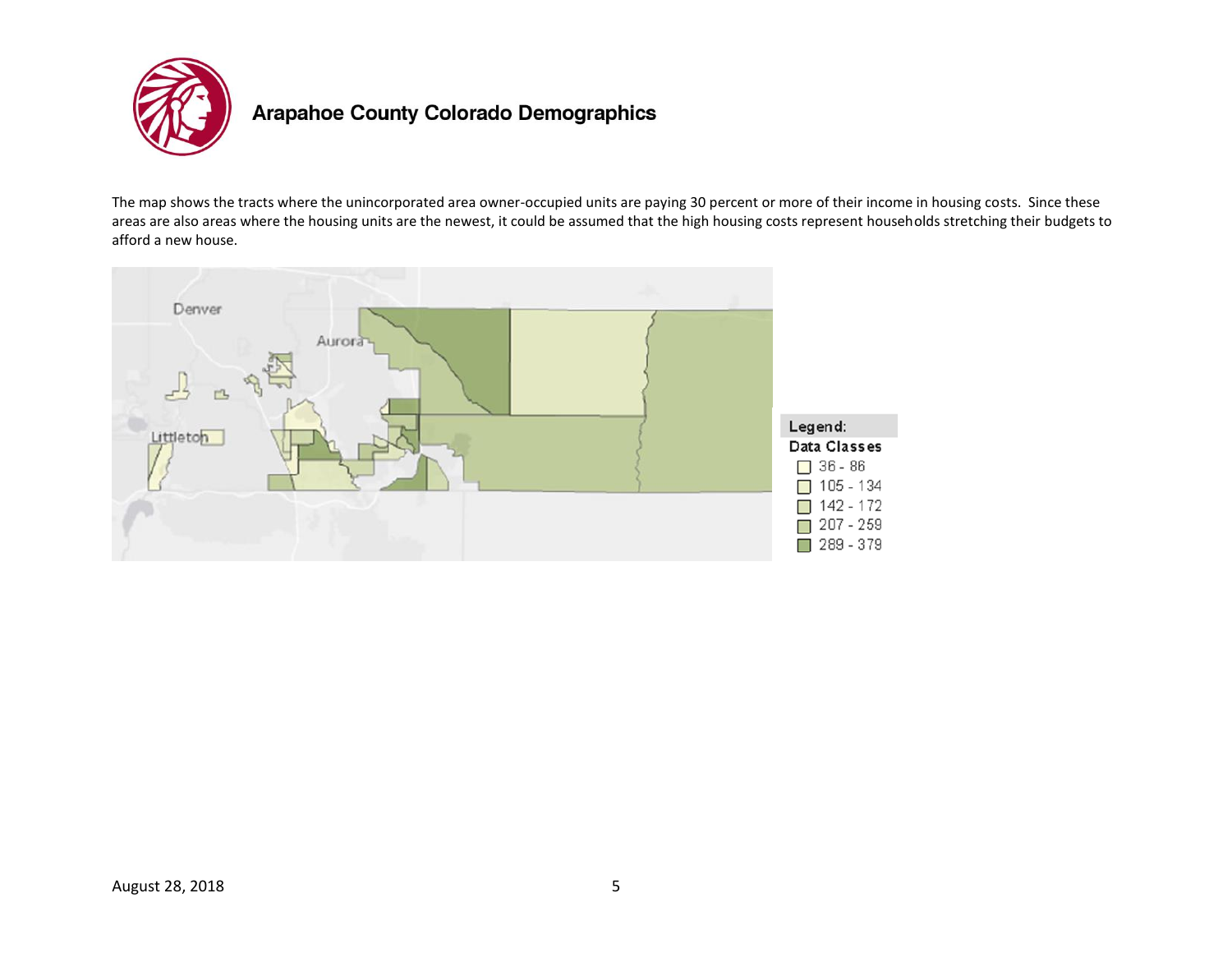

Households without a mortgage have much lower proportions of their income going to housing. Both the County and the unincorporated area have about 10 percent of these households paying more than 30 percent of their income for housing. However, the unincorporated portions of District 1 had a higher proportion in this category (12 percent).

Generally, households that are paying more than 30 percent of their income for housing are considered to be in unaffordable housing situations. Combining all households (renters and owners), the unincorporated area had almost 11,000 households in this situation in 2016. District 4 had 45 percent of the households due to its high number of renters. District 1 has a small number of these households but they represent nearly 24 percent of the households in the unincorporated portion of the District.